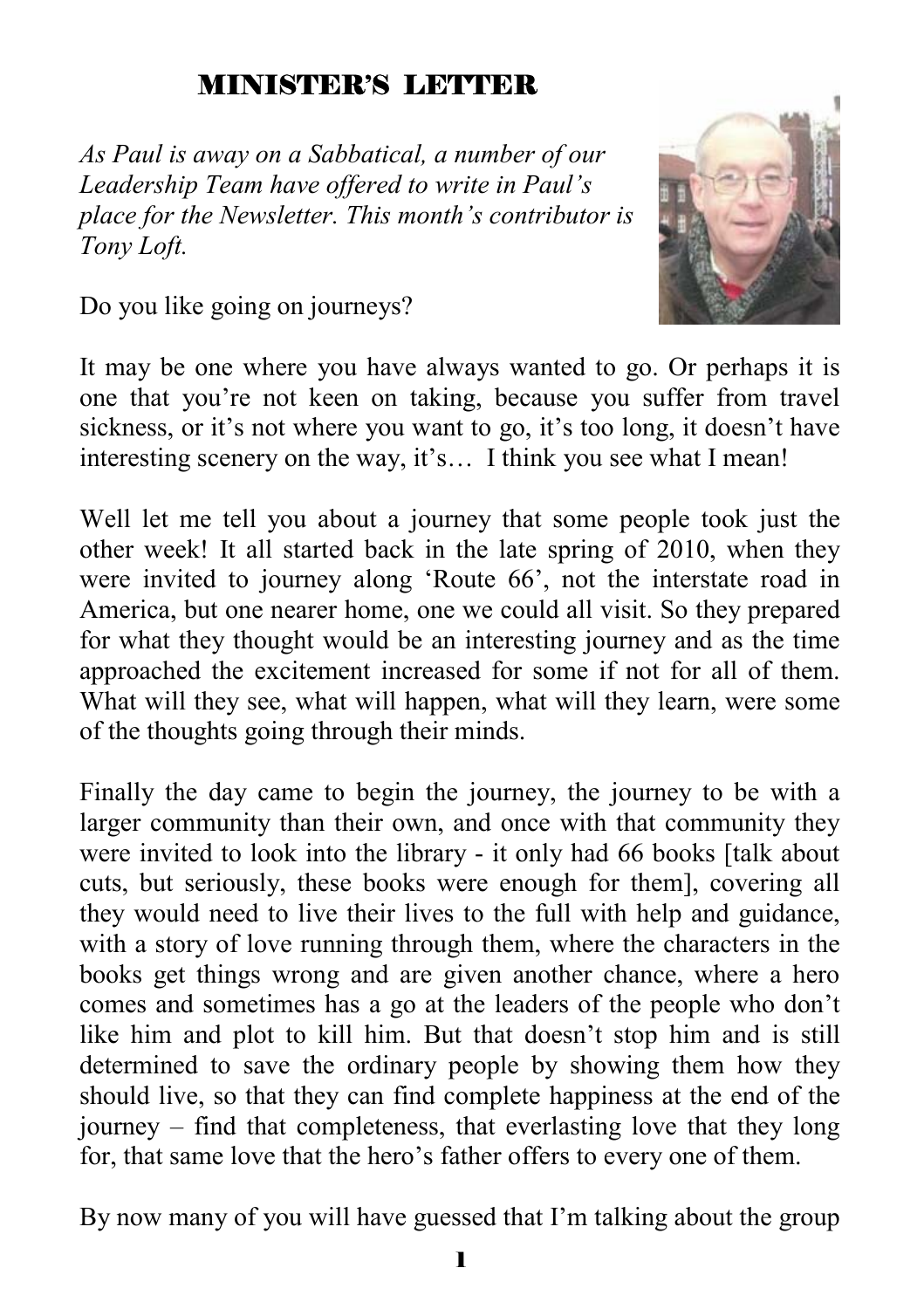of all ages from this church and circuit who attended Spring Harvest 2011 at Butlins Minehead (25 attended and for 6 of us [including little Elizabeth Turnbull] it was their first time.) to find out what 'Route 66' was all about. What they already knew was that there are 66 books in the Bible. [The invitation told them that fact], but apart from that they didn't know how their time there would go, what they would find, what they would learn, would it be interesting.

During our time there we explored ways of understanding Scripture (another name for the words written in the Bible), ways we had probably not considered before.

Each day we would look at the Scripture as if it were a Sonnet [day 1] – God's love poem to us.

[day2] That Scripture is like a Symphony – where we are not only the audience, but are part of the orchestra.

Scripture is a Screenplay  $\lceil \text{day } 3 \rceil - \text{it}$  has a beginning, middle and an end.

The final day we looked at Scripture as a Streetmap – where the information given if interpreted correctly would keep you on the right road, the road God has mapped out for each of you.

For most of us we don't know the Bible well and only read it [or have it read] on Sundays at church, we think it's boring or because it was written thousands of years ago it's irrelevant to us today. But in fact it's an amazing collection of books, each with a gripping story to tell,

*[2 Timothy 3:16-17 All Scripture is God breathed and it is useful for teaching, rebuking, correcting, and training in righteousness]* and each book being part of a wonderful story of love that has pointers that tell us – show us how to live, each book stands on it's own but also is part of the bigger picture.

From the moment we arrived we were invited to take part in worship, prayer, study groups, seminars and much more. Along with the fellowship encountered and the great times of sharing with each other over food or a cup of coffee we all received something from our own journeys on 'Route 66'.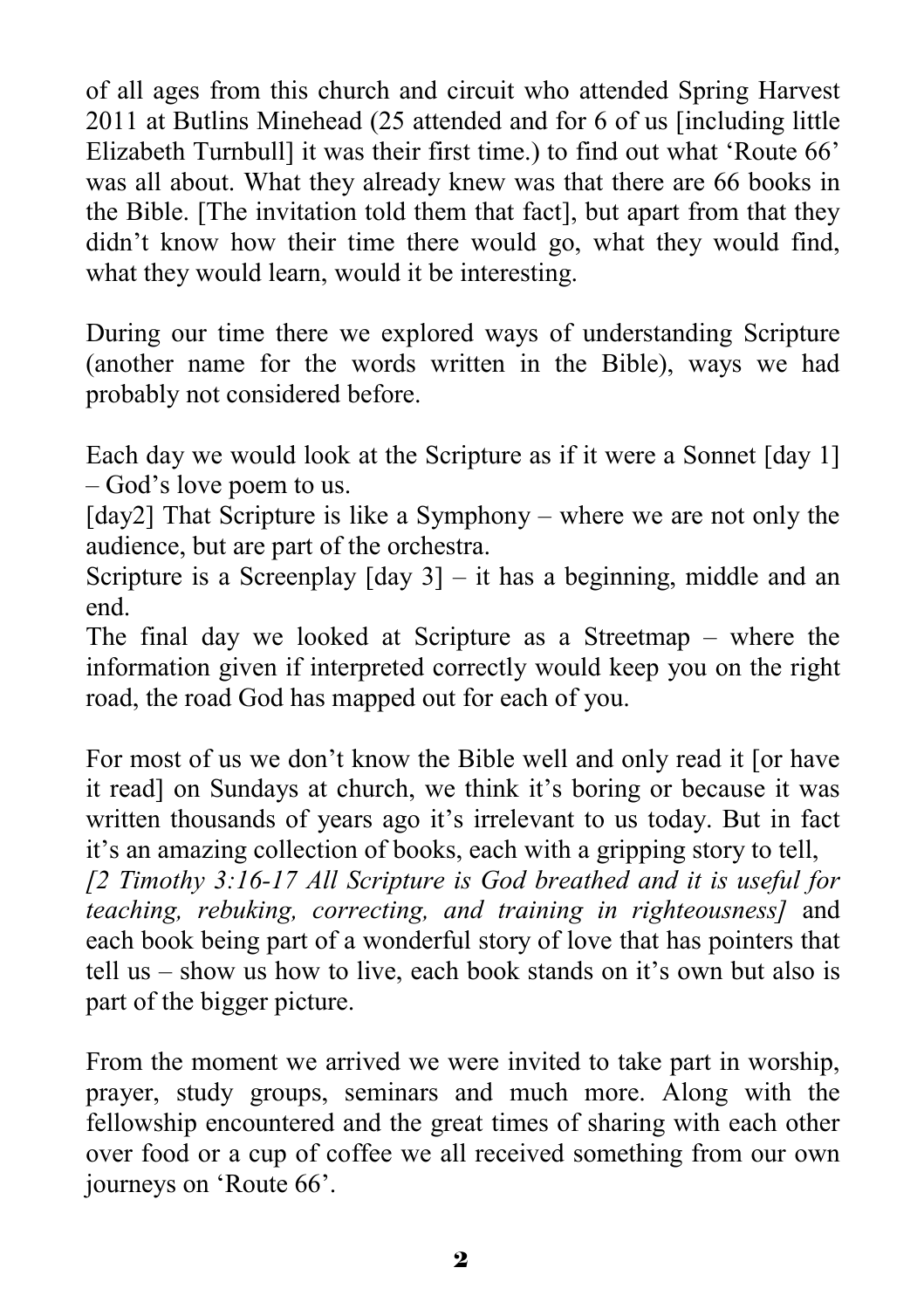I can only speak for myself but it was a journey that has opened up the Bible to me in new ways – ways I had not thought of before, ways that help me to travel on my road of faith by what I say and do. *[Psalm 119: 105 'Your word is a lamp to my feet and a light for my path].* It does equip us to be the light in this dark world of despair and hurting  $-$  so that the God of Abraham – the God of Jesus – the God we walk with will be seen and His love made available through us.

The Bible is like an amazing drama that comes alive to us when it comes alive in us.

 Why don't you take a journey on Route 66 and see how amazing the story is – you never know it may change lives – after all as followers of Jesus we are already part of that journey!

 I finish with the words from a song we sang with the children this year about how in this day and age we communicate by way of text or email, and what if God did the same?

*If God had a mobile phone and He sent you a text, what would He say? Guess what? We already know – He's written it down, page after page. It's called the Bible – an amazing book, it's called the Bible – take another look.* 

 *We'll open the pages, Lord we love to read Your story We'll open the pages, Singing loud we'll give You glory.* 

*If God sent you an email, typing away, what would it say? Guess what? We already know – He's written it down, page after page. It's called the Bible – an amazing book, it's called the Bible – take another look.* 

 *God Your Word is like a great big hug, when I'm sad or scared it cheers me up, Your Word is like a light that leads me home.* 

*We'll open the pages, Lord we love to read Your story We'll open the pages, Singing loud we'll give You glory.* 

© Vicky Beeching 2011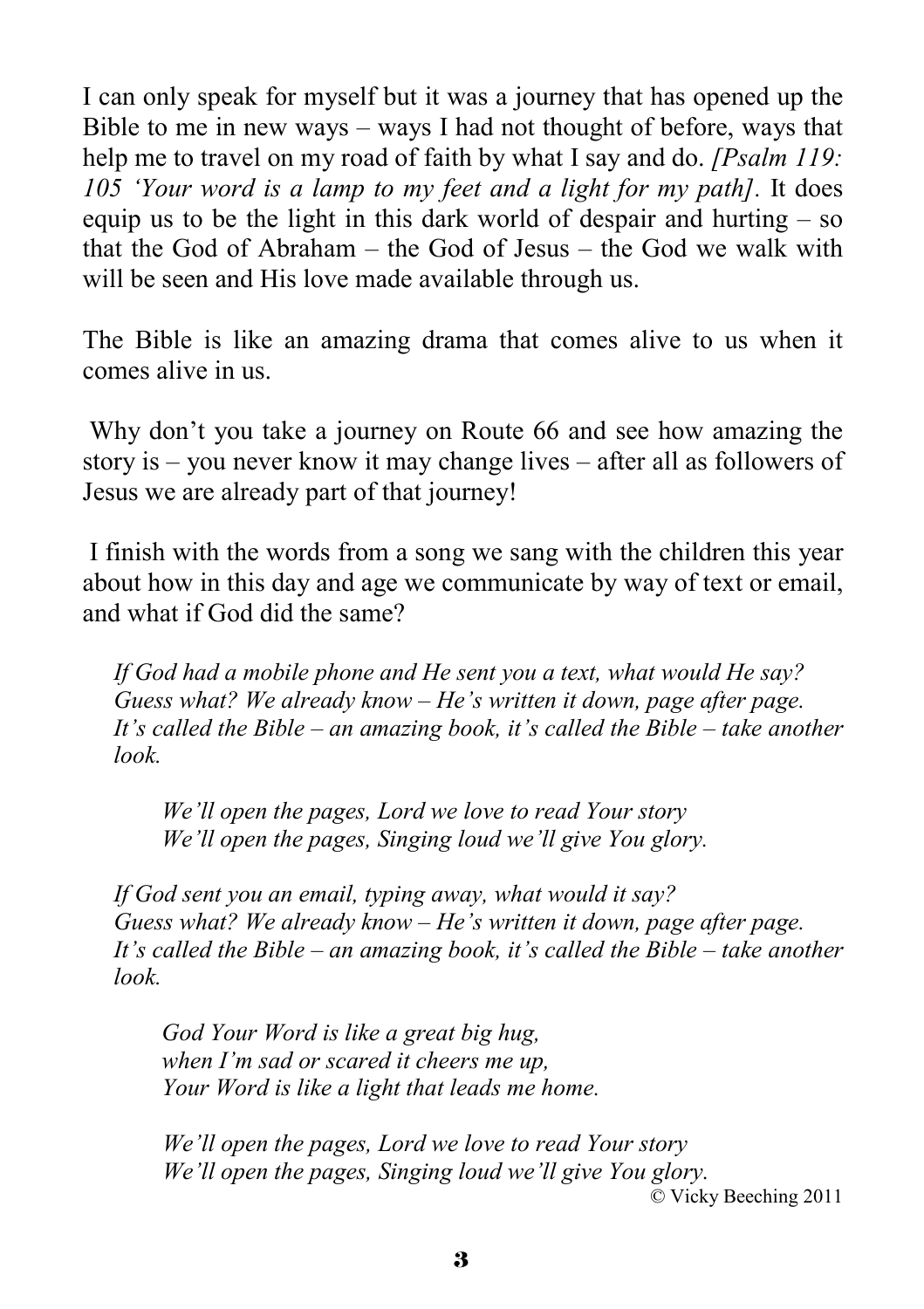Next year Spring Harvest 2012 will be looking at Church Actually - *God's brilliant idea!* Why not join us and share in a refreshing and often challenging time, but more than that soak up the experience of the whole event – If you are interested speak to me or any of the group who experienced for themselves the love and presence of God.

*Blessing to you,* 

# *Tony Loft*

### AN EXPLANATION OF GOD

 $\angle 0$  >  $\angle$ 

Written by an 8-year-old named Danny Dutton, who lives in Chula Vista, CA. He wrote it for his third grade homework assignment, to 'explain God.' I wonder if any of us could have done as well?

#### **EXPLANATION OF GOD:**

**'One of God's main jobs is making people. He makes them to replace the ones that die, so there will be enough people to take care of things on earth. He doesn't make grownups, just babies. I think because they are smaller and easier to make. That way he doesn't have to take up his valuable time teaching them to talk and walk. He can just leave that to mothers and fathers.'** 

**'God's second most important job is listening to prayers. An awful lot of this goes on, since some people, like preachers and things, pray at times beside bedtime. God doesn't have time to listen to the radio or TV because of this. Because he hears everything, there must be a terrible lot of noise in his ears, unless he has thought of a way to turn it off.'** 

**'God sees everything and hears everything and is everywhere which keeps Him pretty busy. So you shouldn't go wasting his time by going over your mom and dad's head asking for something they said you couldn't have.'** 

**'Atheists are people who don't believe in God. I don't think there are any in Chula Vista. At least there aren't any who come to our church.'** 

**'Jesus is God's Son. He used to do all the hard work, like walking on water and performing miracles and trying to teach the people who**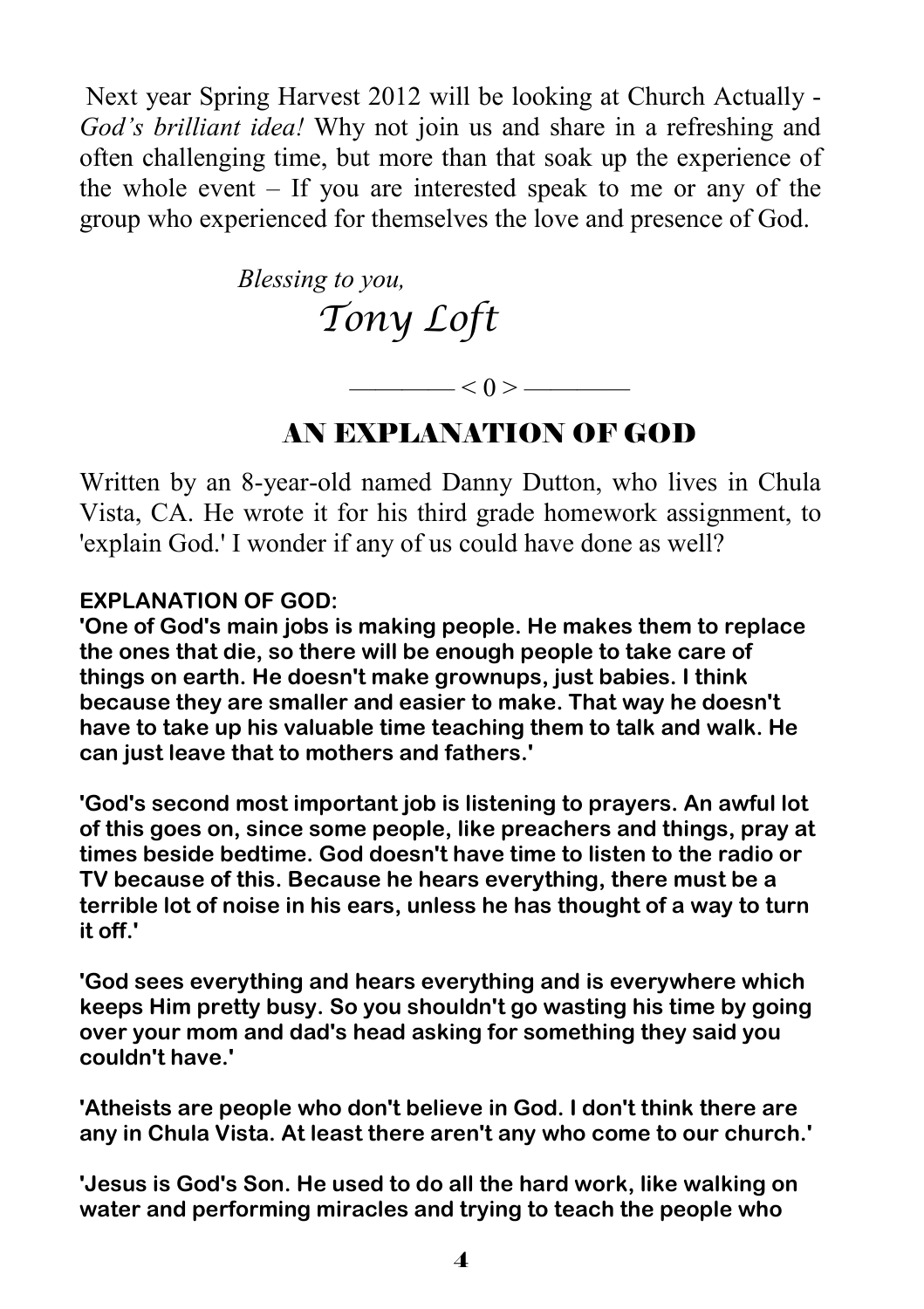**didn't want to learn about God. They finally got tired of him preaching to them and they crucified him But he was good and kind, like his father, and he told his father that they didn't know what they were doing and to forgive them and God said OK'** 

**'His dad (God) appreciated everything that he had done and all his hard work on earth so he told him he didn't have to go out on the road anymore. He could stay in heaven. So he did. And now he helps his dad out by listening to prayers and seeing things which are important for God to take care of and which ones he can take care of himself without having to bother God. Like a secretary, only more important.'** 

**'You can pray anytime you want and they are sure to help you because they got it worked out so one of them is on duty all the time.'** 

**'You should always go to church on Sunday because it makes God happy, and if there's anybody you want to make happy, it's God!** 

**Don't skip church to do something you think will be more fun like going to the beach. This is wrong. And besides the sun doesn't come out at the beach until noon anyway.'** 

**'If you don't believe in God, besides being an atheist, you will be very lonely, because your parents can't go everywhere with you, like to camp, but God can. It is good to know He's around you when you're scared, in the dark or when you can't swim and you get thrown into real deep water by big kids.'** 

**'But...you shouldn't just always think of what God can do for you. I figure God put me here and he can take me back anytime he pleases...** 

**And...that's why I believe in God.'** 

 $\leq 0$  >  $\qquad$ 

### TO ALL THE GARDENERS

I would like to thank all those who helped with the garden on the morning of 16th April. Everyone did an amazing job, not helped by poor, dry soil and the overgrown shrubs.

> It is wonderful what can be achieved by a few willing helpers.

> > *Pauline Riley*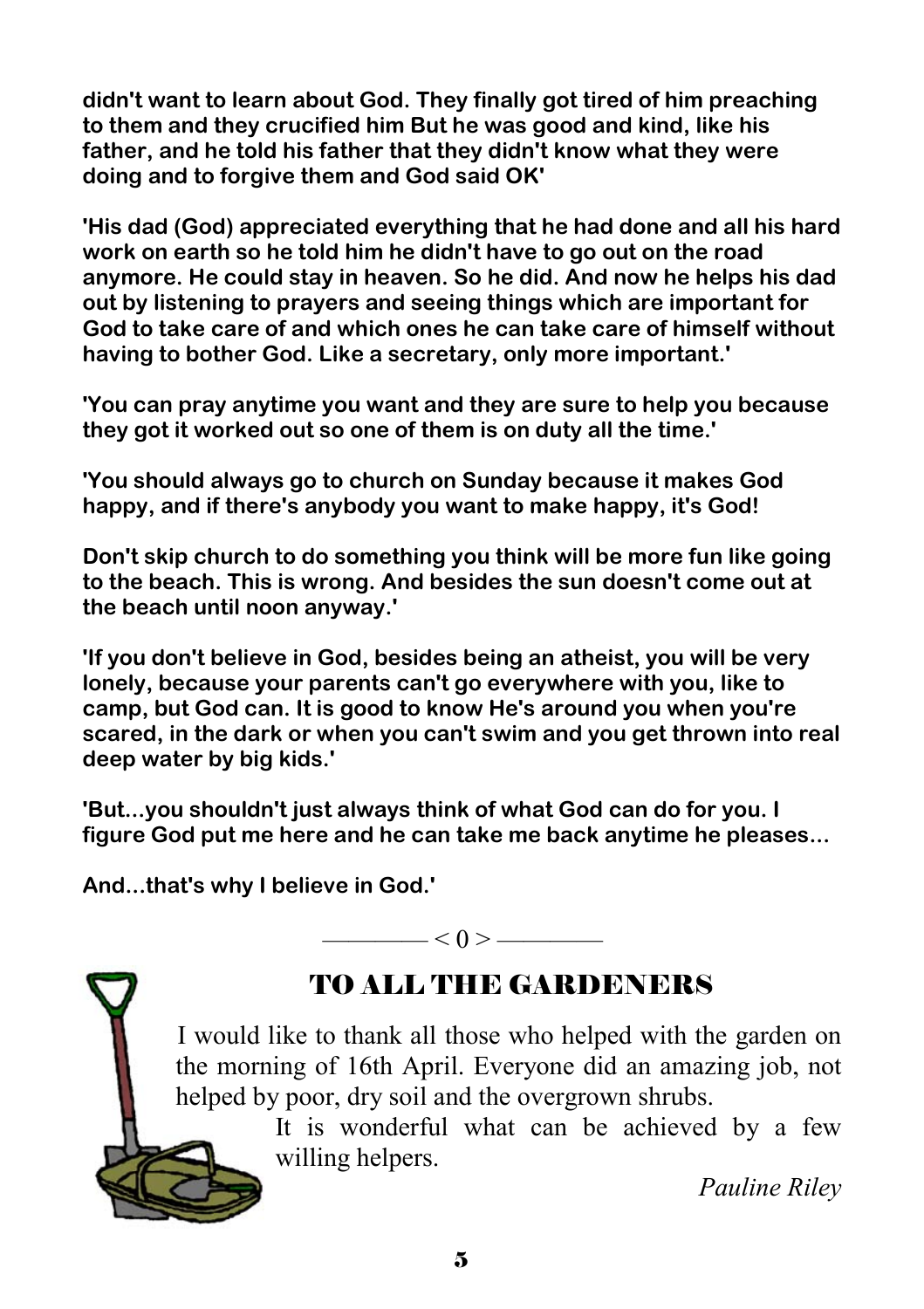

### All Change at St Mary's the Virgin, Merton Park

The April issue of the St. Mary's Parish Magazine was the last which Alan Morris was the Editor. Alan has done sterling work for more years than he would care to remember in Editing St Mary's magazine and he is

now stepping down to make way to new blood. From May the Editorship is to be handed over to Chris Abbott, in whose very capable hands the magazine is expected to go from strength to strength. Please send all contributions in future to Chris at chris.abbott@kcl.ac.uk

For those who may have missed any issues or articles from St Mary's Magazines, copies and excerpts from the magazine can be found online at http://www.stmarysmerton.org.uk/parishonline/archive.htm

 $< 0 >$  ——



### SPONSORED WALK

Maralyn and Tony Loft together with Mike and Lesley Mortley are preparing for a

Sponsored Walk once again this year and if anyone else would like to join them they would be very welcome.

The walk is a circular walk of 5.5 miles which starts and finishes at St Mary-le-Bow Church, Cheapside, London. The walk takes in several of the lesser know churches in the City of London and is an enjoyable walk where one can visit some historic buildings at the same time as raising money for a good cause.

The walk is in aid of Christian Aid and takes place on 22nd May, the last Sunday of Christian Aid week. They we would love people to sign their sponsor form/s and pledge money to what is a very worth while charity who's aim is to 'FIGHT POVERTY step by step'.

If people would like any more information about the walk or Christian Aid please to speak to Tony.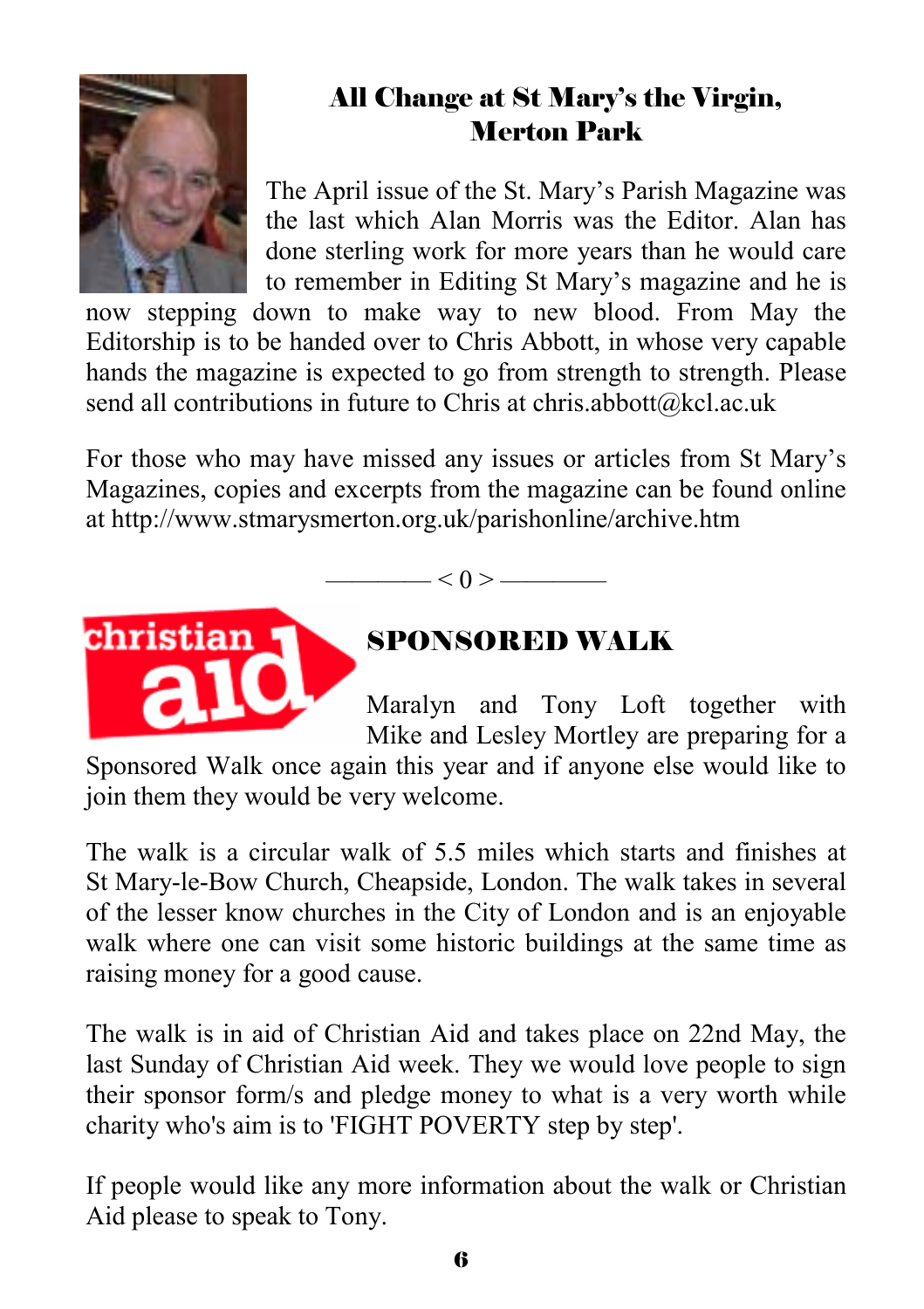

Monday, Tuesday and Wednesday of this years Holy Week saw a few of us attend the quiet meditative theme so beautifully put together by Brenda and Tony.

If you were not there you really did miss a treat, but we sincerely thank them both for all their devoted work in leading us at this special time.

*Mary and Derek Heaton* 

 $-$  < 0 >  $-$ 

#### CONTINUING THE CONVERSATION

In 2005 the report Time to Talk of God was enthusiastically received by the Methodist Conference. An expanded version was published a few months later and many local churches eagerly adopted its contents.



The desire to continue the conversation has

now produced a new training course – Talking of God. Its aim is to give people more confidence when it comes to sharing the stories of their faith in everyday life. It does this by facilitating conversations about conversations, and rooting it all in the Gospels.

There are four easy-to-use sessions, complete with group members' notes, interactive activities, and PowerPoint slides. All available to download for free at the Methodist Church website at www.methodist.org. The full link to all the downloads is:  $http://www.methodist.org.uk/index.cfm?fuseaction=$ opentoworld.content&cmid=3400

Joanne Cox, Evangelism in Contemporary Culture Officer, said: "We have so many opportunities to talk about how Jesus continues to transform our lives. This resource is an exciting development in helping each of us to talk of God wherever we are."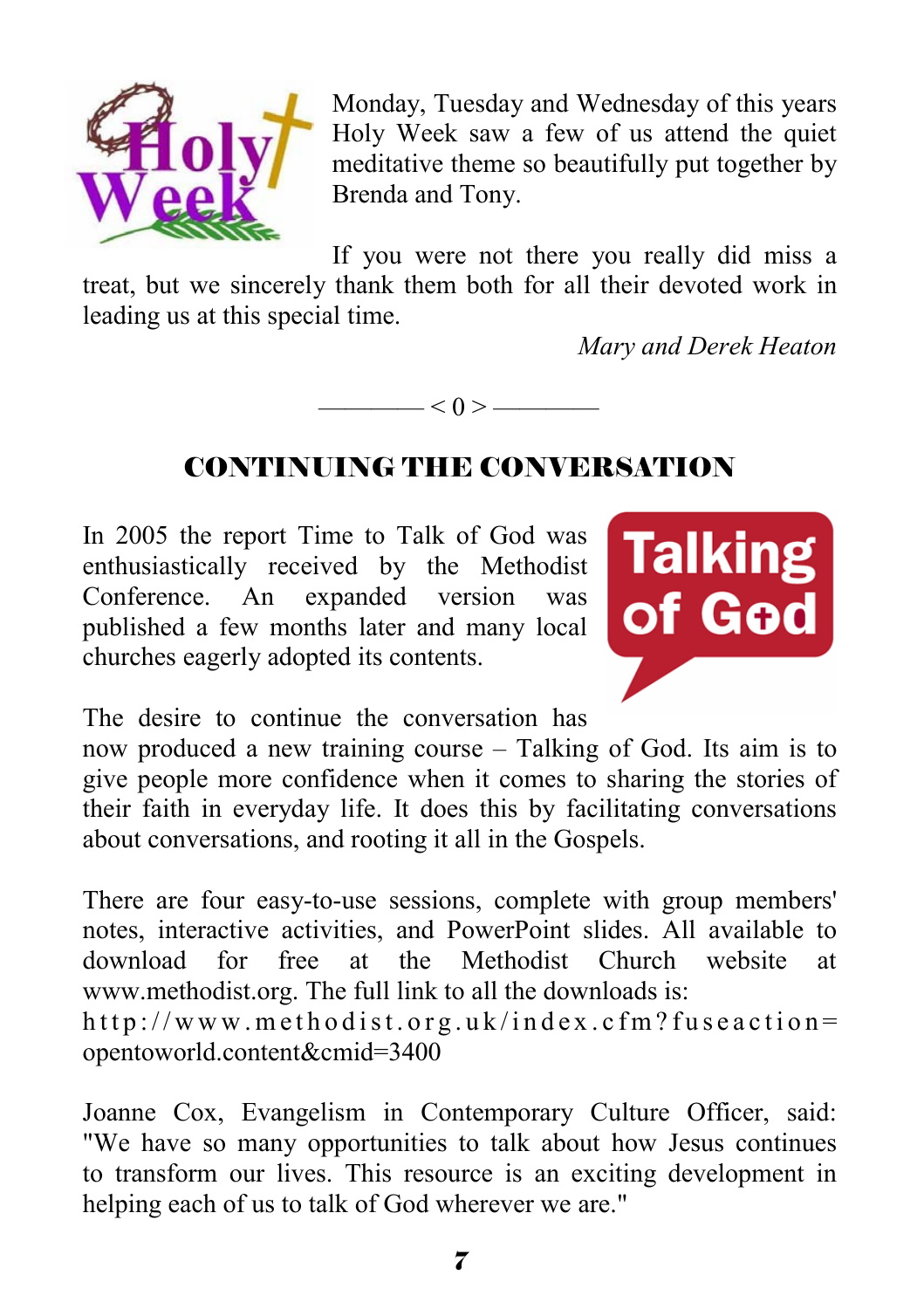

### A ship shaped crossword puzzle that may leave you all at sea if you don't have your Bible to hand!

With thanks to Bible Wordgames which can be found at www.biblewordgames.com



#### **Across**

- We have here only five loaves of bread and two (Matt 14:17)
- And all that handle the the mariners (Ezek 27:29)
- fishermen's gear (Mark 1:18)
- the ship struck a and ran aground (Acts 27:41)
- One of his disciples, Simon Peters brother (John 6:8)
- Jesus left there and went along the Sea of (Matt 15:29)
- "I'm going out to fish," Peter told them (John 21:3)
- A safe place to anchor ships (Acts 27:12)
- 15 they saw a bay with a sandy Acts 27:39
- they decided to run the ship if they could (Acts 27:39)

#### **Down**

- rear part of a ship (Acts 27:29-30)
- where he found a ship bound for that (Jonah 1:3)
- the men did their best to back to land (Jonah 1:13)
- the God of heaven, who made the and the land (Jonah 1:9)
- weighed anchor and \_\_\_ along the shore of Crete (Acts 27:13)
- roaring of the seas, the roaring of their (Ps 65:7)
- they lowered the sea and let the ship be driven along (Acts 27:17)
- Jesus crossed to the far \_\_\_ of the Sea of Galilee (John 6:1)
- Your hand will lay on all your enemies (Ps 21:8)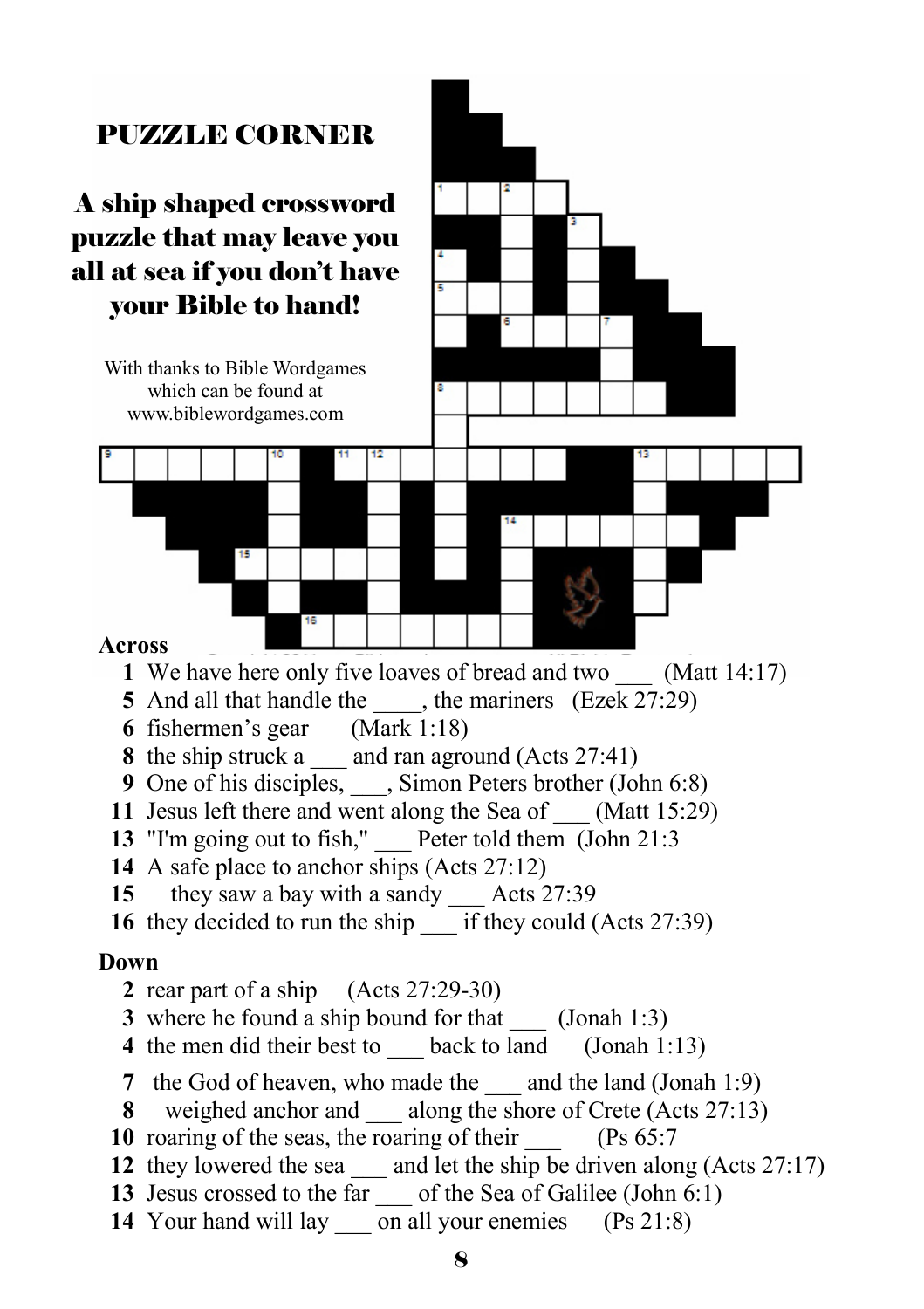## **DRAKE HOUSE CLUB**  Run by the Wimbledon Guild

A special May Programme being held at Drake House, which is open to everyone.

#### 5th May - **Rosemary Evans** - Wimbledon Museum

*Rosemary Evans describes the history of Wimbledon from the iron age to the present day, and explores the development of a small village on the hill to a socially desirable location in the 17th century, and the emergence of "New Wimbledon" with the coming of the railway.* 

12th May - **Zulema Dene** - Wimbledon at War 1939-1945 *Zulema Dene reflects on her thespian role as the midwife in Willow, a 1988 American fantasy film directed by Ron Howard and produced/co-written by George Lucas.* 

19th May - **Drake House Film Club** *-* Tommy Cooper:

The Missing Pieces

*An absolute treat for Tommy Cooper's fans, with rare performances of the timeless comic.* 

#### 26th May - **Mark Davie** - **Changes in Benefits**

*Mark Davie, our CAB Adviser, discusses on the changes in benefits in Housing Benefit, Incapacity Benefit and Employment Support Allowance. He may touch on the new Pension proposals which will only apply to people coming up to the new pension age when it starts in 2014.* 

Every Thursday in Drake House, 44 St George's Road, Wimbledon. 2.00 - 3.30pm

£3.00 entrance fee includes refreshments and a raffle. For more information contact Helen Marti on 020 8946 0735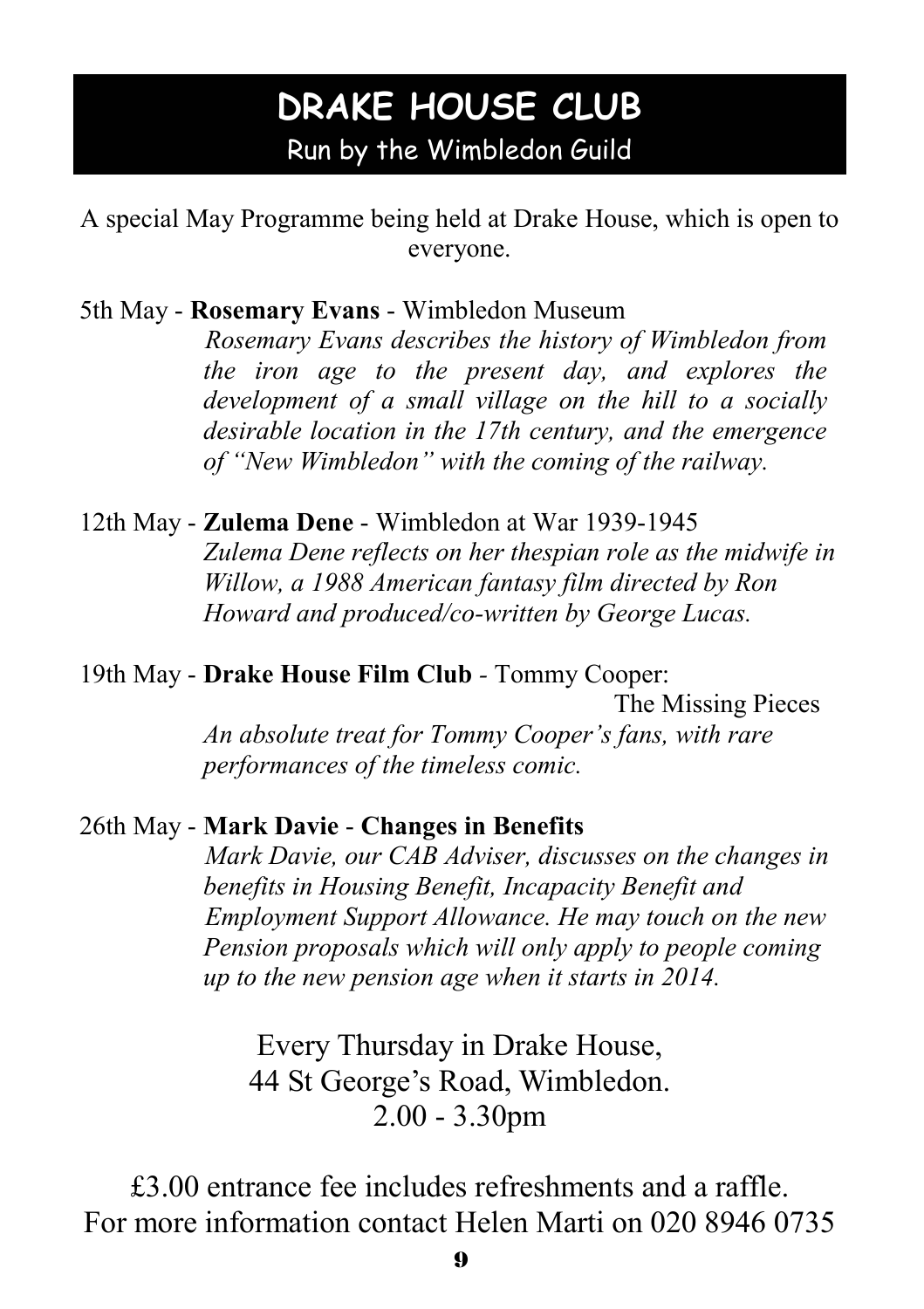

| Sun                                                          | 1                                                  | 10.30 am           | All Age Worship led by David Eagle        |
|--------------------------------------------------------------|----------------------------------------------------|--------------------|-------------------------------------------|
| Tue                                                          | 3                                                  |                    | 10.30am-noon Coffee and Chat              |
|                                                              |                                                    | $8.00 \text{ pm}$  | Time for Prayer                           |
| Fri                                                          | 6                                                  | $12.30 \text{ pm}$ | Luncheon Club                             |
| Sun                                                          | 7                                                  | 10.30 am           | Morning Service led by Rev Liz Richardson |
| <b>CRE</b> at Sandown Tuesday10th - Friday 13th              |                                                    |                    |                                           |
| Tue                                                          |                                                    |                    | 10 10.30am-noon Coffee and Chat           |
|                                                              |                                                    | $8.00 \text{ pm}$  | Time for Prayer                           |
| Christian Aid Week Sunday 15th - Saturday 21st               |                                                    |                    |                                           |
| Sun                                                          | 15                                                 | $10.30$ am         | Morning Worship led by Mark Williamson    |
|                                                              |                                                    | $6.30 \text{ pm}$  | Communion Service led by Rev Faith Nyota  |
| Tue 17                                                       |                                                    |                    | 10.30am-noon Coffee and Chat              |
|                                                              |                                                    | $7.30 \text{ pm}$  | Men's Supper Club - China's Great Wall    |
|                                                              |                                                    |                    | - Anne Conquest                           |
|                                                              |                                                    | $8.00 \text{ pm}$  | Time for Prayer                           |
| Fri                                                          | 20                                                 | $12.30 \text{ pm}$ | Luncheon Club                             |
| Sun                                                          | 22                                                 | 10.30 am           | Morning Worship led by Tony Loft          |
| <b>CHRISTIAN AID WALK - Circle the City - please see the</b> |                                                    |                    |                                           |
| weekly notices for how to be a sponsor.                      |                                                    |                    |                                           |
| Tue 24                                                       |                                                    |                    | 10.30am-noon Coffee and Chat              |
|                                                              |                                                    | $8.00 \text{ pm}$  | Time for Prayer                           |
| Weds 25                                                      |                                                    | 7.45 pm            | Midways Group - Annual General Meeting    |
| Sun $29$                                                     |                                                    | 10.30 am           | Morning Worship led by Valerie Ashcroft   |
| Tue 31                                                       |                                                    |                    | 10.30am-noon Coffee and Chat              |
|                                                              |                                                    | $8.00 \text{ pm}$  | Time for Prayer                           |
|                                                              | Please refer to the Website (www.martinway.org.uk) |                    |                                           |
| or Weekly Notice Sheet for any additional information        |                                                    |                    |                                           |

**CHURCH DIARY**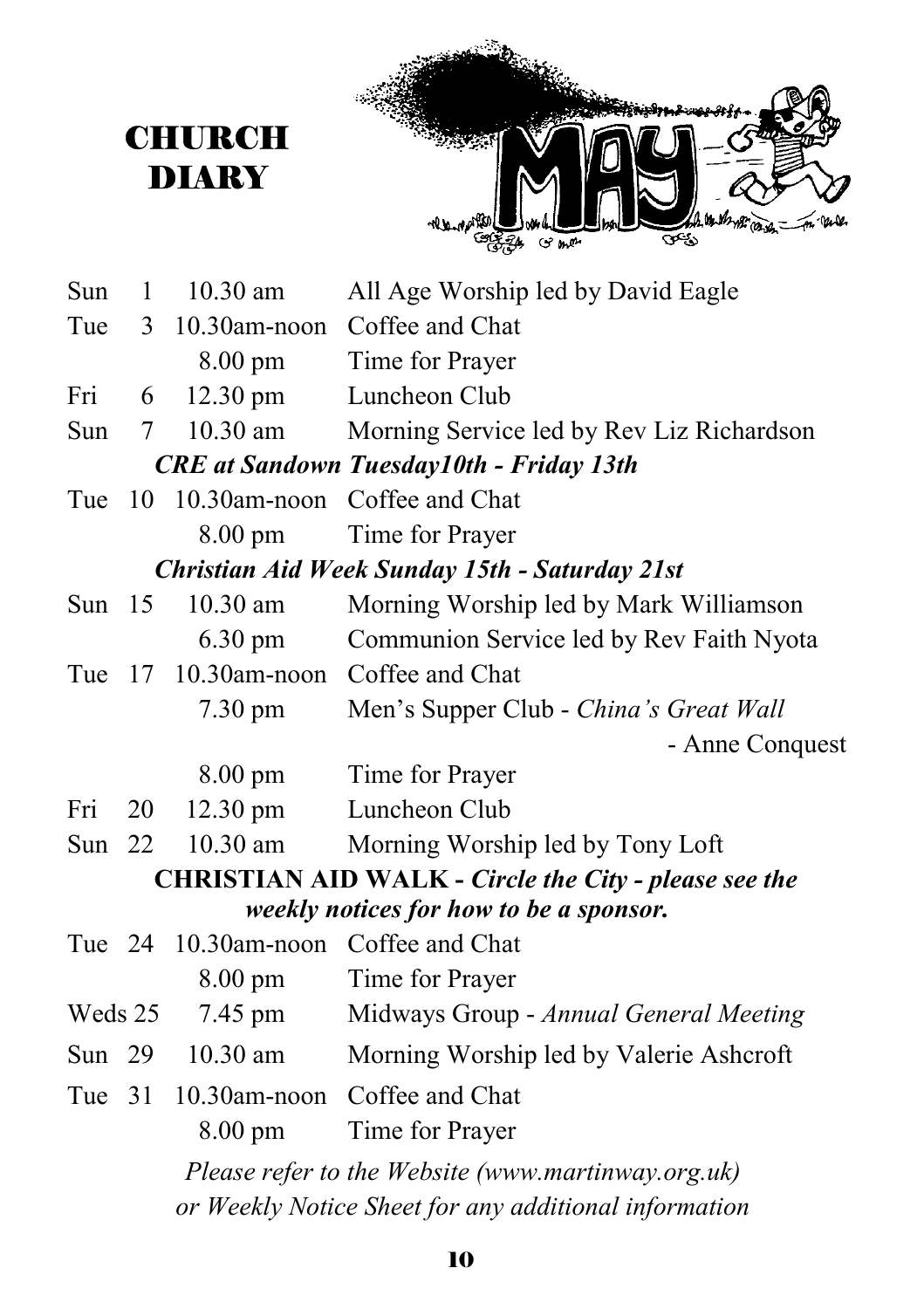We wish all of those who celebrate a birthday in May a very

*Happy Birthday* 

and especially to:



**Seleso Sepanya on 3rd May Lesedi Sepanya on 17th May James Smith on 18th May Alex Pallister on 19th May Sherie Nyota on 24th May**



 $-$  < 0 >  $-$ 

## **Meet on the 9th May St John Fisher Church 8pm All welcome**

 $-< 0 > -$ READY, STEADY, GO! **CRE** at Sandown International Christian Resources Exhibition **IG AND EMPOWERING YOUR CHURCH** 

The Christian Resources Exhibition runs from 10am Tuesday 10th May until 4.30pm Friday 13th May. For more information visit their website at www.creonline.org.uk